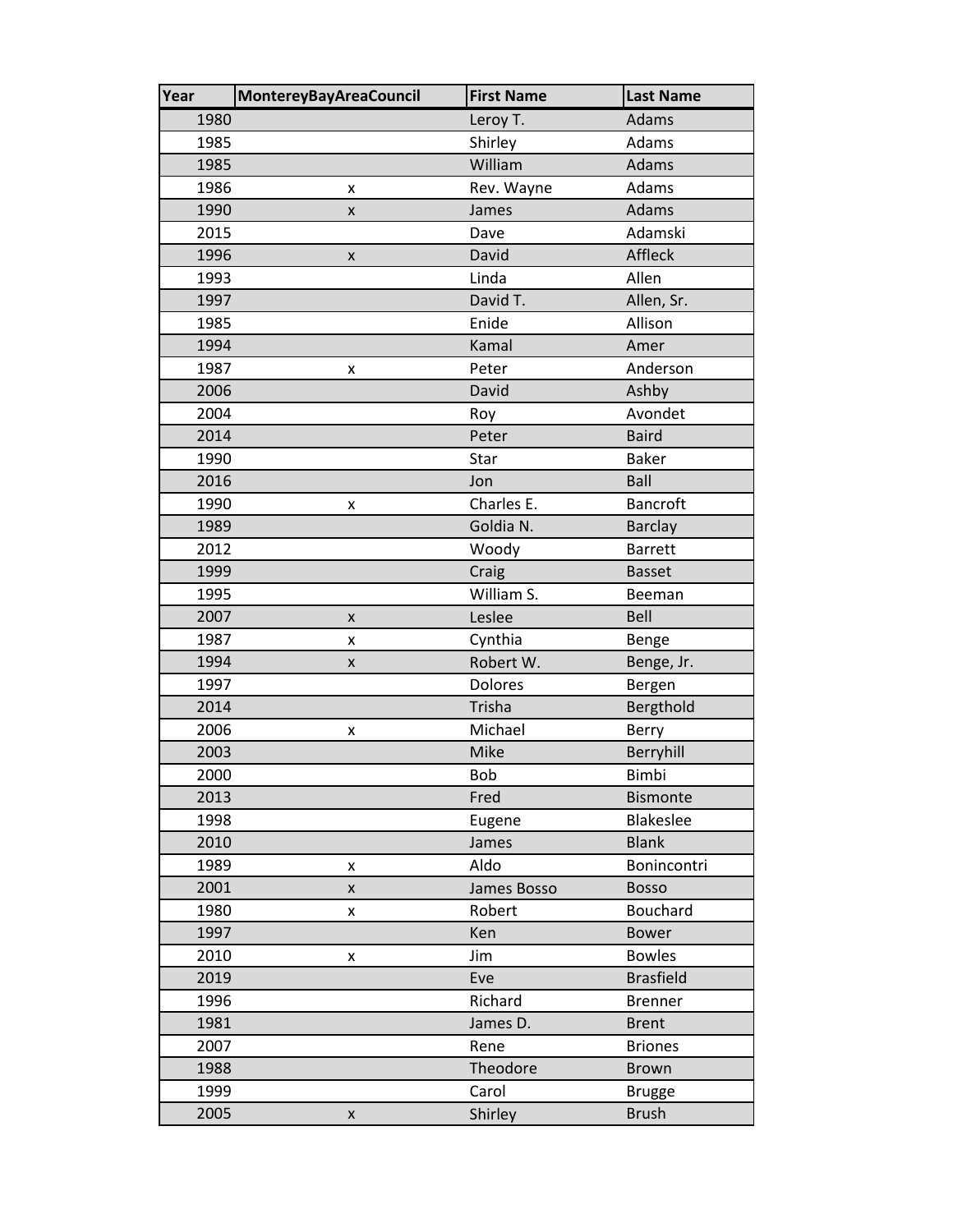| Year | <b>MontereyBayAreaCouncil</b> | <b>First Name</b> | <b>Last Name</b> |
|------|-------------------------------|-------------------|------------------|
| 2006 |                               | Greg              | <b>Buchanan</b>  |
| 2005 |                               | Don               | <b>Burt</b>      |
| 2001 |                               | Mark              | <b>Bushman</b>   |
| 1992 | X                             | Walter            | Cacace           |
| 2011 |                               | Dr. Michael       | Cahn             |
| 2000 | X                             | <b>B.</b> Scott   | Caldwell         |
| 1991 |                               | Robert            | Calvin           |
| 1980 | X                             | Angelo            | Canepa           |
| 1982 |                               | Glenn             | Cantrell         |
| 1994 | $\pmb{\mathsf{X}}$            | Stephen           | Cardinalli       |
| 1987 |                               | Chuck             | Carlstrom        |
| 2021 |                               | Michael           | Catelani         |
| 1992 | X                             | Maria             | Ceja             |
| 1994 |                               | Cloyd             | Chamberlain      |
| 2002 |                               | Ed                | Chang            |
| 2009 | X                             | Don               | Chapin           |
| 2012 |                               | Harold            | Chase            |
| 1981 |                               | Nessie E.         | Chesebrough      |
| 1981 |                               | Paul              | Chesebrough      |
| 2015 |                               | Peter             | Chiu             |
| 1985 |                               | Randy             | Christensen      |
| 1981 |                               | Elvera            | Chronert         |
| 1986 |                               | Gary              | Citti            |
| 1990 |                               | Mary              | Clarke           |
| 2001 | x                             | Patricia          | Clark-Gray       |
| 1994 |                               | Willis S.         | Clayton III      |
| 1987 | x                             | Robert E.         | Coffin           |
| 2011 |                               | Kevin             | Cole             |
| 2005 |                               | William E.        | Colli, Jr.       |
| 2019 |                               | Fred              | Conley           |
| 2020 |                               | Christine         | Conover-Hill     |
| 2010 | $\pmb{\mathsf{X}}$            | Robert            | Constant         |
| 1981 | x                             | Merrill F.        | Cook             |
| 2000 |                               | David             | Cook             |
| 1997 | X                             | Lawrence          | Cooke            |
| 1990 |                               | Carl              | Cookson          |
| 1989 | x                             | Jerry A.          | Corbett          |
| 2013 |                               | John              | Corrigan         |
| 1986 |                               | Glenna V.         | Corsen           |
| 1989 | X                             | Lynn              | Covington        |
| 2019 |                               | John              | Craig            |
| 2018 |                               | <b>Betsey</b>     | Crandall         |
| 1980 |                               | Elizabeth M.      | Crane            |
| 2009 | X                             | <b>Stanley</b>    | Crane            |
| 2021 |                               | Patricia          | Cuadros          |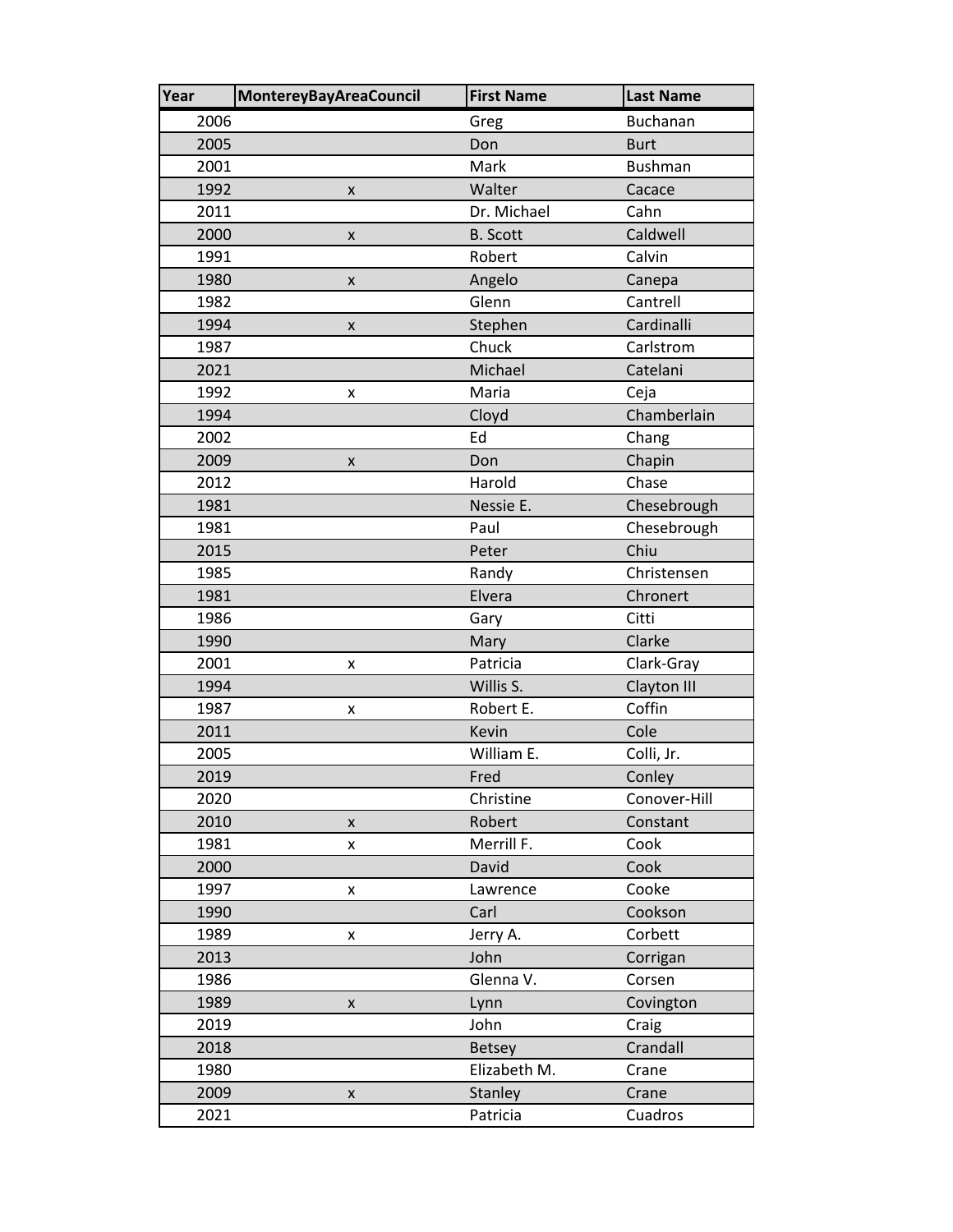| Year | <b>MontereyBayAreaCouncil</b> | <b>First Name</b> | <b>Last Name</b> |
|------|-------------------------------|-------------------|------------------|
| 2011 | x                             | John              | Cumming          |
| 1984 | x                             | Frank             | Cunningham       |
| 1998 |                               | Wayne             | Cunningham       |
| 1980 |                               | Jack M.           | Currie           |
| 2019 |                               | Jeff              | Cushman          |
| 1991 |                               | John              | Czerniec         |
| 1992 | X                             | Mary              | Damm             |
| 2003 | x                             | James             | Dassel           |
| 1985 | X                             | E. Reese          | Davis            |
| 1989 |                               | Howard            | Davis            |
| 2011 |                               | Rob               | Davis            |
| 2014 |                               | Michael           | Davis            |
| 1991 |                               | Pat               | Dawson           |
| 2004 |                               | R. Tim            | Day              |
| 2020 |                               | Jon               | Day              |
| 2017 |                               | Andrew            | De Gregorio      |
| 2016 |                               | Phil              | DeCocco          |
| 1994 |                               | Bob               | DeMattei         |
| 1995 |                               | George            | Denise           |
| 1997 |                               | Kathy             | Denise           |
| 1985 | X                             | Suzanne           | Dewar            |
| 2018 |                               | Rick              | Dexter           |
| 1991 |                               | Frank             | Diaz             |
| 1993 |                               | Kathy             | Diaz             |
| 1986 |                               | <b>Brent</b>      | Dickson          |
| 1996 |                               | Eddie             | Dinsmore         |
| 1981 |                               | Rod               | Diridon          |
| 2012 | X                             | Michael           | Djubasak         |
| 1997 | X                             | Jeffrey A.        | Doane            |
| 1980 |                               | Raymond R.        | Doying           |
| 1993 |                               | Floyd             | Dunbar           |
| 1989 |                               | Jerome L.         | Dvorak           |
| 2008 | $\pmb{\mathsf{X}}$            | Stephen           | Earley           |
| 1984 | X                             | Jim               | Egbert           |
| 1982 |                               | Norman            | Ehmann           |
| 1984 | X                             | Roger             | Emanuel          |
| 2006 |                               | Peter             | Enright          |
| 1990 |                               | Charles           | Erickson         |
| 2002 |                               | Doug              | Erickson         |
| 2020 |                               | Sally             | Erickson         |
| 1998 |                               | Chuck             | Ertell           |
| 1993 | X                             | Robert            | Evans, Jr.       |
| 1981 |                               | Raymond J.        | Ewan             |
| 2016 |                               | Deborah           | Falconio-Porras  |
| 2013 |                               | Rebecca           | Feng             |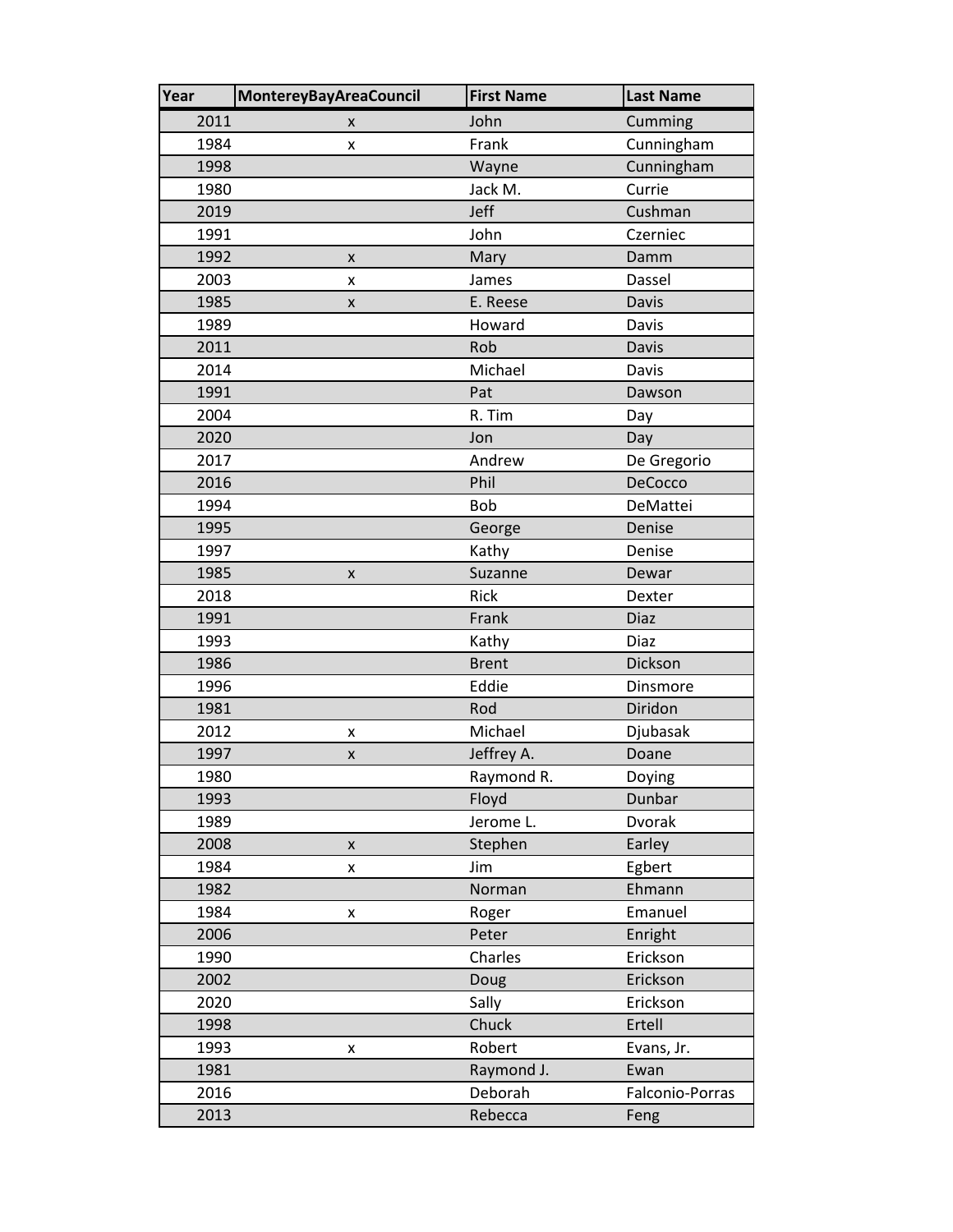| Year | <b>MontereyBayAreaCouncil</b> | <b>First Name</b> | <b>Last Name</b> |
|------|-------------------------------|-------------------|------------------|
| 1991 | x                             | Charles           | Fetter           |
| 1991 |                               | Greg              | Finley           |
| 2009 | X                             | Edward            | Fischer          |
| 2011 | X                             | Fred              | Fischer          |
| 2005 | x                             | John              | Fisher           |
| 2018 |                               | Mark              | Fisher           |
| 1983 | $\pmb{\mathsf{x}}$            | Cyrus             | Fitton           |
| 1981 |                               | Glen E.           | Fitzsimmons      |
| 2021 |                               | Matthew           | Fleming          |
| 2001 |                               | Bill              | Flood            |
| 1989 | x                             | Arnold            | Fontes           |
| 2006 | $\pmb{\times}$                | Renee             | Forrest          |
| 1997 | X                             | Alfred            | Friedrich        |
| 1998 | X                             | Patricia          | Friedrich        |
| 1990 | x                             | Hilburne G.       | <b>Fulks</b>     |
| 2001 |                               | Jim               | Fuller           |
| 2002 |                               | Carmen            | Fuller           |
| 2021 |                               | Michael           | Gabler           |
| 1988 | X                             | Oscar G.          | Garcia           |
| 2016 |                               | Gabrielle         | Garrett          |
| 2003 |                               | Debbie            | Gary             |
| 1981 |                               | Dorothy           | Gatjen           |
| 1985 |                               | Fr. John          | Geary            |
| 1985 |                               | Fr. Joseph        | Geary            |
| 1983 |                               | Glenn A.          | George           |
| 1981 |                               | Sharon            | Getz             |
| 2013 |                               | Doug              | Gips             |
| 2012 |                               | Wendy             | Glasser          |
| 2016 |                               | Steven            | Goldammer        |
| 1981 |                               | Edward H.         | Goodard          |
| 1994 |                               | Pete              | Goodell          |
| 1986 |                               | <b>Gale Ross</b>  | Gordon           |
| 1991 |                               | Larry             | Grace            |
| 1980 |                               | lan H.            | Graham           |
| 1995 | X                             | Kelly             | Grant            |
| 1996 | X                             | David             | Green            |
| 1999 | x                             | Thomas            | Green            |
| 1995 |                               | Allan             | Griefer          |
| 2020 |                               | Linda             | Grier            |
| 1980 |                               | Judy A.           | Griffin          |
| 2000 |                               | Doyle             | Grimmett         |
| 1984 |                               | Robert W.         | Gross            |
| 2013 |                               | Maria             | Guerra           |
| 2013 |                               | Alma              | Guimarin         |
| 2002 |                               | Chuck             | Guthery          |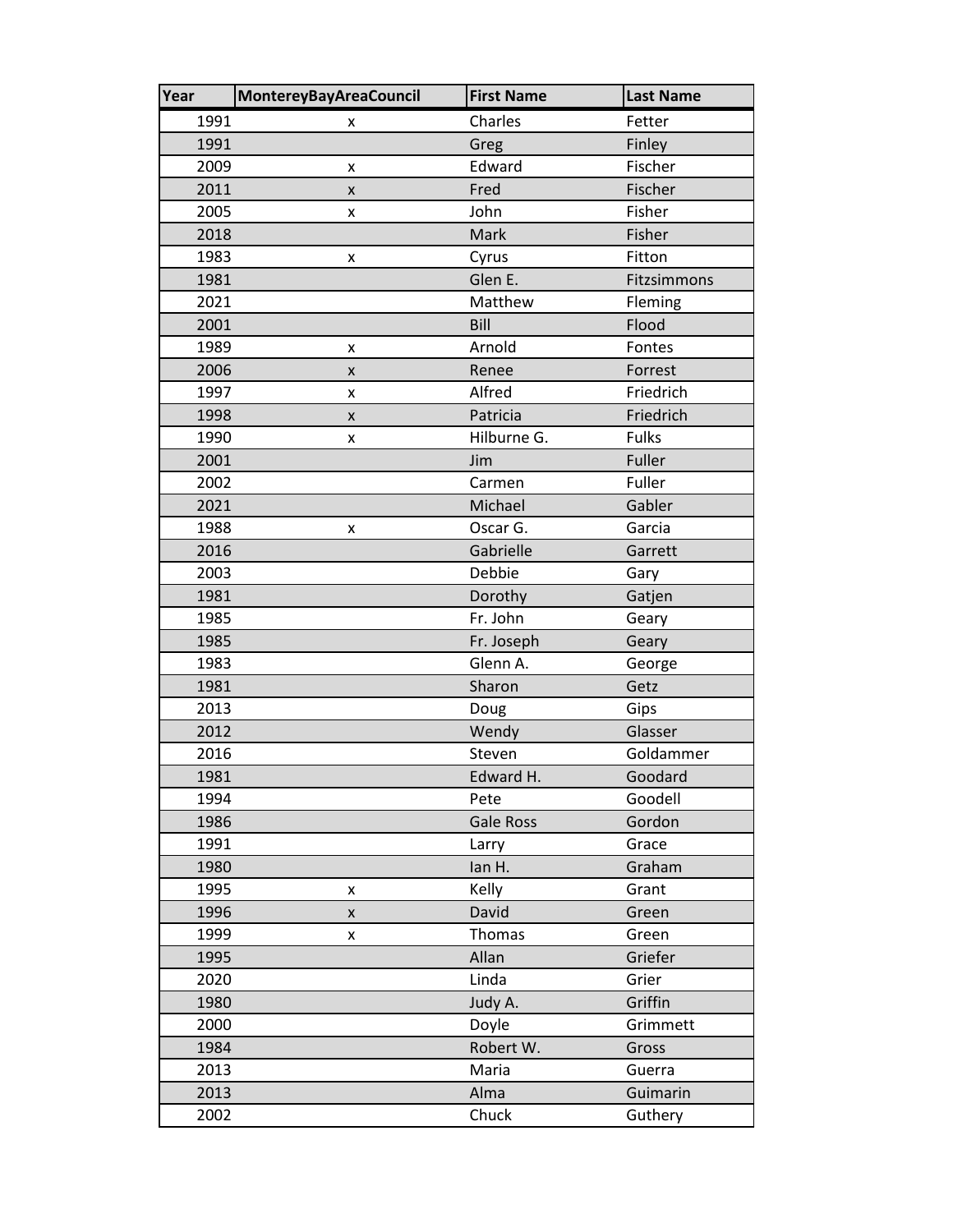| Year | <b>MontereyBayAreaCouncil</b> | <b>First Name</b> | <b>Last Name</b> |
|------|-------------------------------|-------------------|------------------|
| 2004 | x                             | Don               | Hagerty          |
| 1988 | x                             | Ida               | Hale             |
| 2013 |                               | Doug              | Hales            |
| 1981 |                               | Willis C.         | Hannah           |
| 1981 | $\pmb{\times}$                | Raymond           | Hansen           |
| 2021 |                               | Todd              | Hauschildt       |
| 2000 | X                             | <b>Bruce</b>      | Hearnsberger     |
| 2004 | x                             | Denise            | Hearnsberger     |
| 1998 |                               | Carol             | Hellie           |
| 2006 |                               | Gary              | Hendra           |
| 2008 |                               | Kyna              | Hendra           |
| 2010 |                               | Hal               | Hendrickson      |
| 2020 |                               | Stephen           | Henkenmeier      |
| 1982 |                               | Ken               | Henry            |
| 2017 |                               | David             | Hertzberg        |
| 2008 | x                             | Paul D.           | Hill             |
| 2017 |                               | Wayne             | Ho               |
| 1999 |                               | Hugh              | Hodges           |
| 1982 |                               | Robert            | Hoggan           |
| 1992 |                               | Jim               | Holt             |
| 2019 |                               | Dave              | Holt             |
| 2000 | Χ                             | Ted               | Horton           |
| 1980 |                               | J. Richard        | House            |
| 2018 |                               | Jack              | Howe III         |
| 2009 |                               | Pauli             | Hsueh            |
| 2013 |                               | Eric              | Hudson           |
| 1980 | x                             | B.W.              | Hughes           |
| 1985 | X                             | Robert            | Humphreys        |
| 2003 |                               | Cindy             | Hunter           |
| 2014 |                               | Dung              | Huynh            |
| 2017 |                               | John              | Huynh            |
| 1985 |                               | Gen. Robert E.    | Huyser           |
| 1984 |                               | George            | Imokawa          |
| 1983 |                               | Charles           | Ingebritsen      |
| 2007 |                               | Jay               | Isaacson         |
| 2013 |                               | Debbie            | Jancis           |
| 2005 | x                             | Pam               | Jenkinson        |
| 2021 |                               | William (Bill)    | Jennings         |
| 1983 |                               | Darrell D.        | Jensen           |
| 1990 |                               | Victor            | Jensen           |
| 2017 |                               | Alan              | Jepsen           |
| 1994 | X                             | Rena              | Johnson          |
| 2003 | X                             | Tod               | Johnson          |
| 1995 |                               | Russ              | Jones            |
| 2011 |                               | Wayne             | Jones            |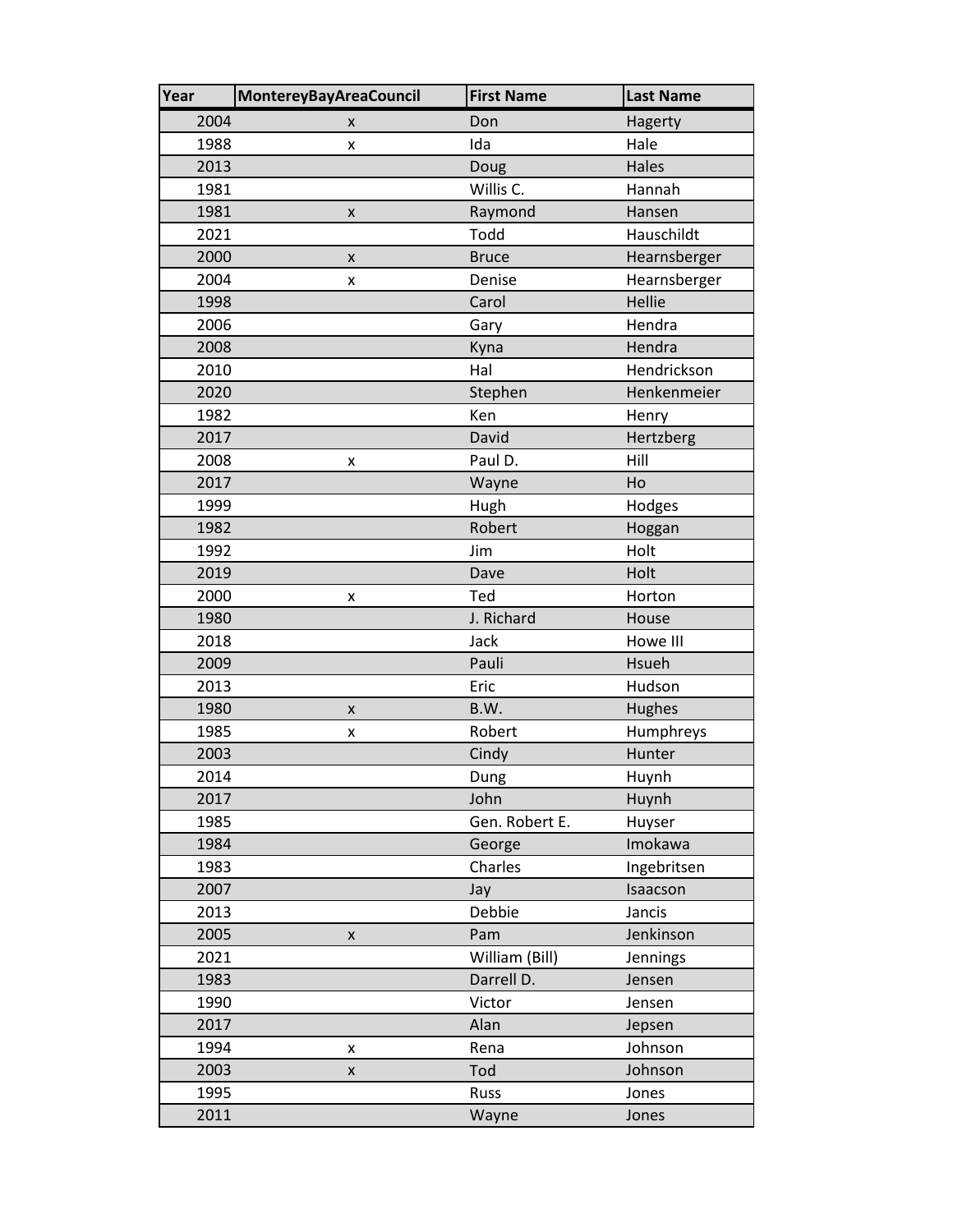| Year | MontereyBayAreaCouncil | <b>First Name</b> | <b>Last Name</b> |
|------|------------------------|-------------------|------------------|
| 1993 | x                      | Kathleen          | Jordan           |
| 1989 |                        | Raymond           | Jue              |
| 1991 |                        | <b>Silas</b>      | Jue              |
| 2001 |                        | Nora              | Jue              |
| 1987 |                        | Ronald            | Jungels          |
| 2010 |                        | Steve             | Kahermanes       |
| 1992 |                        | Stanley           | Kawamata         |
| 2011 | $\pmb{\mathsf{x}}$     | Edward            | Kelleher, Jr.    |
| 1982 |                        | Ed                | Kent             |
| 2007 | X                      | Jack              | Kent             |
| 2014 |                        | Paul              | Kershing         |
| 1985 |                        | Helen             | Keyes            |
| 1986 |                        | Wayne P.          | Keyes            |
| 2016 |                        | William           | Kiff             |
| 1981 | x                      | Margaret          | King             |
| 2015 |                        | Greg              | Kirkham          |
| 2016 |                        | Anna Narie        | Kirkham          |
| 1986 | X                      | John              | Kistinger        |
| 1983 |                        | Dr. Harold H.     | Klepfer          |
| 1994 |                        | M. Dean           | Klingler         |
| 2019 |                        | Daniel            | Knappenberger    |
| 1987 |                        | Chuck             | Kocher           |
| 1981 | x                      | Thomas            | Koontz           |
| 1988 |                        | Robert            | Kraemer          |
| 2009 |                        | <b>Bryan</b>      | Kramer           |
| 2018 |                        | Daniel            | Krent            |
| 1986 |                        | Hans              | Krieger          |
| 1988 |                        | Robert            | Lacey            |
| 1987 |                        | Thomas            | Lackovic         |
| 1999 |                        | Tom               | Lackovic         |
| 2011 |                        | Bill              | Landucci         |
| 2012 |                        | Jill              | Landucci         |
| 2012 |                        | <b>Terry</b>      | Lanier           |
| 2002 | $\pmb{\mathsf{X}}$     | David             | Laredo           |
| 1983 |                        | William J.        | Larson           |
| 2014 |                        | Cathryn           | Larson           |
| 1992 | x                      | John D.           | Laughton         |
| 1986 | X                      | Richard           | LaValley         |
| 1984 |                        | Janette           | Lawson           |
| 2009 |                        | Mark              | Lazzarini        |
| 1989 |                        | Hung              | Le               |
| 2007 |                        | Tuan              | Le               |
| 1998 | X                      | Douglas C.        | Lee              |
| 2011 |                        | <b>Bruce</b>      | Lee              |
| 1983 | X                      | Leo               | Lehar            |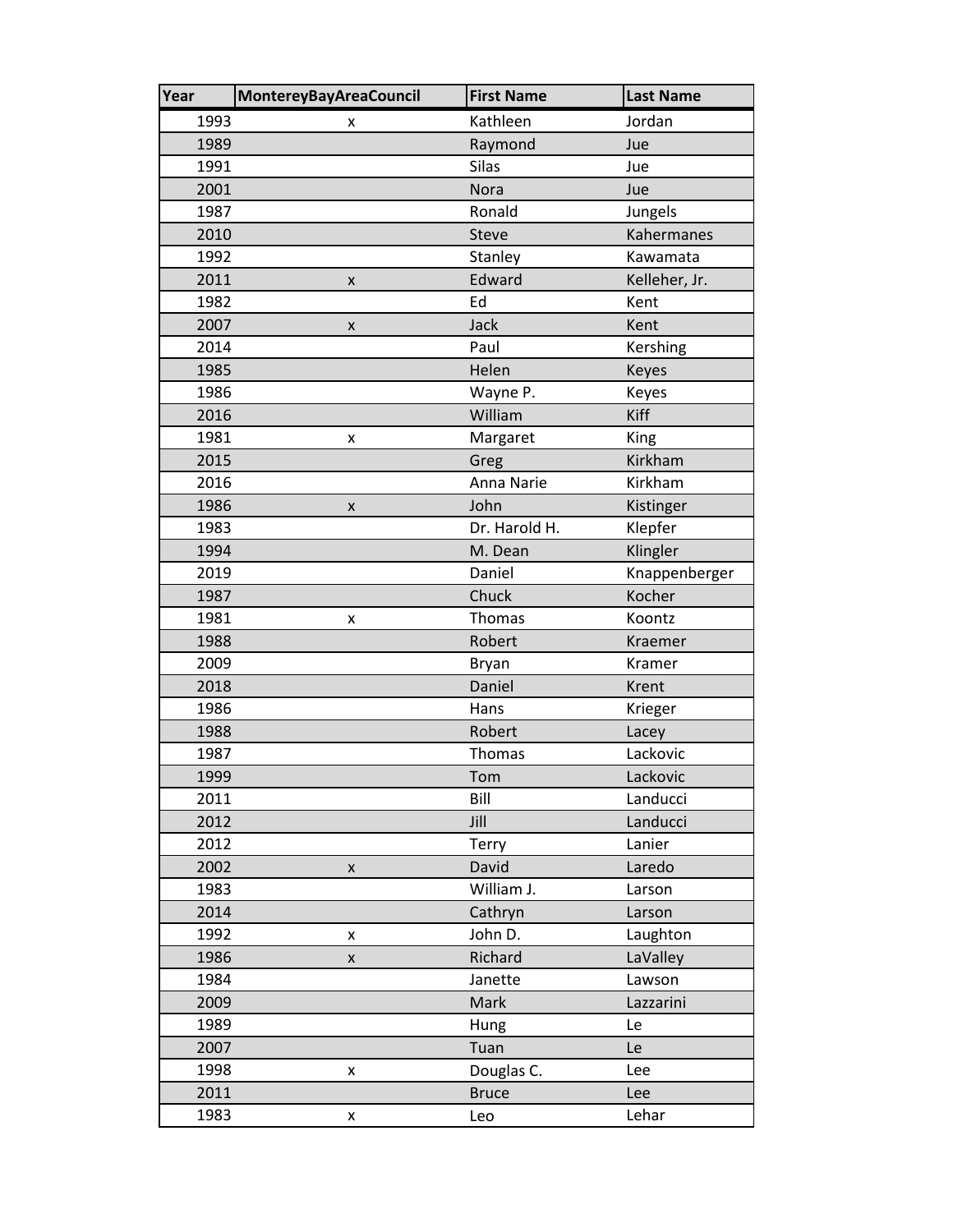| Year | <b>MontereyBayAreaCouncil</b> | <b>First Name</b> | <b>Last Name</b> |
|------|-------------------------------|-------------------|------------------|
| 1999 | x                             | Henry             | Leinen           |
| 2002 | x                             | Kenneth           | Leja             |
| 2011 | x                             | Peter             | Lemon            |
| 2001 |                               | Hoi               | Leung            |
| 2010 |                               | Lynn              | Liebschutz       |
| 1981 |                               | Margaret          | Limberatos       |
| 2010 |                               | Larry             | Litchford        |
| 2002 |                               | Yo-wei            | Liu              |
| 1987 |                               | John B.           | Lochner          |
| 1982 | x                             | Donald C.         | Loucks           |
| 1996 |                               | Donn              | Love             |
| 1997 |                               | Kay               | Lovell           |
| 2008 |                               | David             | Low              |
| 2007 |                               | Jim               | Loweecey         |
| 2010 |                               | John              | Lucas            |
| 2011 |                               | Kathi             | Lucas            |
| 2020 |                               | Robert            | Lupfer, Jr.      |
| 2015 |                               | Thai              | Luu              |
| 1984 | X                             | James             | Lyman            |
| 1988 |                               | James             | Lyon             |
| 2017 |                               | Ian Campbell      | MacInnes, Jr.    |
| 2008 |                               | Ed                | Maisen           |
| 2020 |                               | Hassnain          | Malik            |
| 2010 |                               | Mike              | Malone           |
| 1986 | X                             | Donald            | Mammen           |
| 1991 | X                             | Ferne             | Mammen           |
| 1986 |                               | Gerald            | <b>Marks</b>     |
| 2021 |                               | Darby             | Marshall         |
| 1996 |                               | Pam               | Martin           |
| 1992 |                               | Ronald            | Masuda           |
| 1981 |                               | Noboru            | Masuoka          |
| 1989 |                               | Stanley           | Matsuo           |
| 1986 |                               | Grace             | Matthews         |
| 2012 |                               | Dan               | Matthews         |
| 2013 |                               | Nicholas          | Matulich         |
| 2009 | X                             | Shannon           | McCann           |
| 1990 | X                             | John              | <b>McCarthy</b>  |
| 1998 |                               | Grant             | McCauley         |
| 2003 |                               | Gail              | <b>McCauley</b>  |
| 2018 |                               | Cynthia           | McCollister      |
| 1988 |                               | James             | McDonough        |
| 1984 |                               | Richard           | McGhee           |
| 1984 |                               | Glen              | McLaughlin       |
| 2003 | x                             | Garry             | McLeary          |
| 1997 |                               | D. Lynn           | Melville         |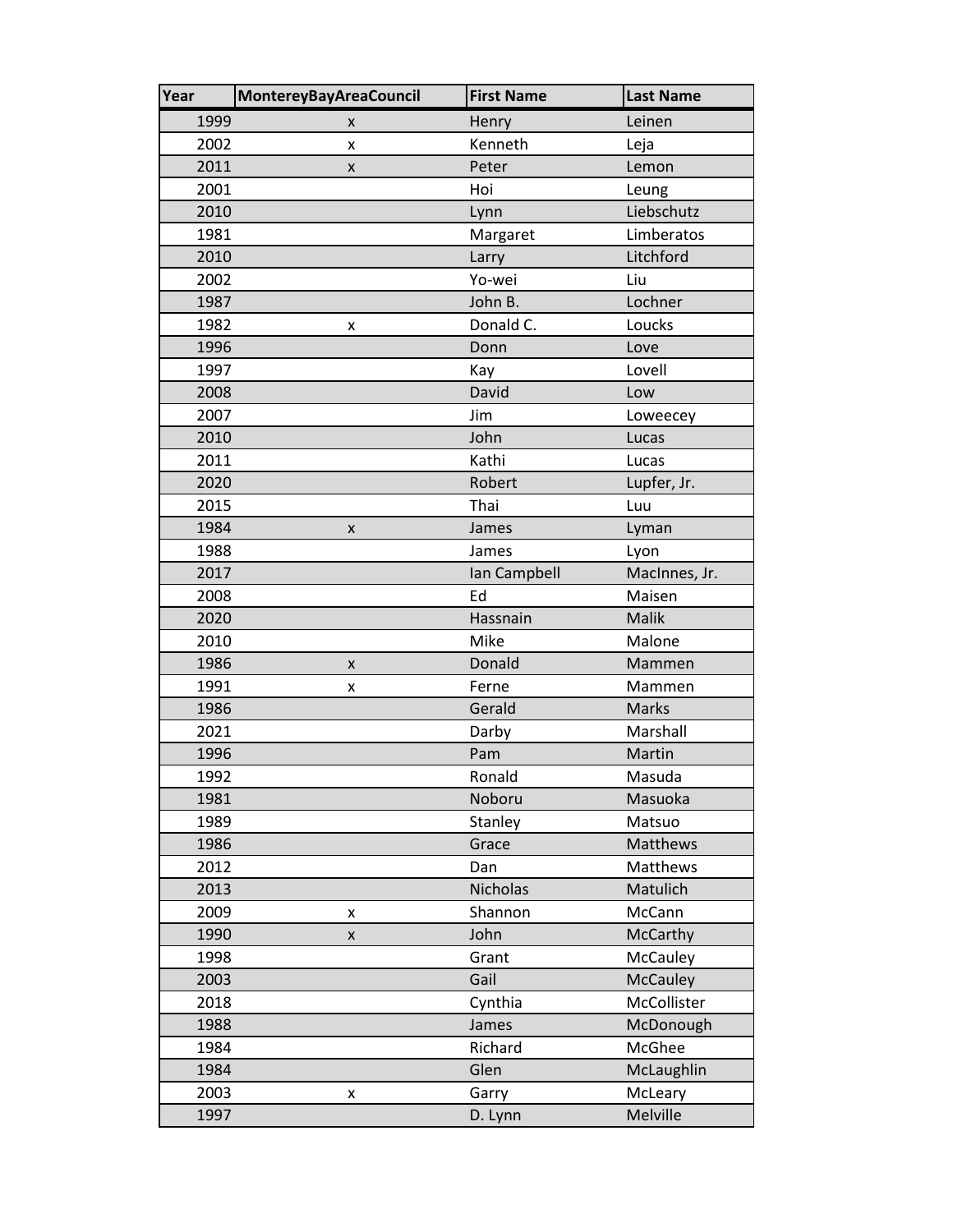| Year | <b>MontereyBayAreaCouncil</b> | <b>First Name</b> | <b>Last Name</b> |
|------|-------------------------------|-------------------|------------------|
| 1988 |                               | Sam               | Messina          |
| 2002 |                               | Emile A.          | Mestressat, III  |
| 2011 |                               | Jon               | Michaelson       |
| 2005 | X                             | Ernest            | Mill             |
| 2014 |                               | Charlie           | Miller           |
| 1995 | X                             | Michael           | Milligan         |
| 2011 | x                             | <b>Brandon</b>    | Milligan         |
| 2000 |                               | Armon             | Mills            |
| 2010 | X                             | Robert            | Mills            |
| 2013 |                               | Mark              | Montrose         |
| 1995 |                               | Jamie             | Moreland         |
| 2005 | X                             | Timothy J.        | Morgan           |
| 2012 |                               | Izzy              | Morrish          |
| 2003 |                               | Marcia            | Morrow           |
| 2003 |                               | Scott             | Morse            |
| 1981 |                               | John H.           | Mortensen        |
| 1995 |                               | Ed                | Mortensen        |
| 1993 | x                             | Teri              | Moser            |
| 1988 |                               | Ken               | <b>Myers</b>     |
| 2000 |                               | Michelle          | <b>Myers</b>     |
| 1982 |                               | John              | Newman           |
| 1983 |                               | Linda             | Newman           |
| 2016 |                               | Giang (Vince)     | Nguyen           |
| 2018 |                               | <b>Brent</b>      | Nicolai          |
| 2004 | x                             | David             | Nikssarian       |
| 2005 |                               | <b>Dick</b>       | <b>Noack</b>     |
| 2003 |                               | Floyd H.          | Okada            |
| 1999 |                               | David             | Okamura          |
| 2004 |                               | Jill              | Okamura          |
| 2009 |                               | Michael           | Olsen            |
| 2011 |                               | Deborah           | Olsen            |
| 2015 |                               | <b>Neal</b>       | Osborn           |
| 1996 |                               | Leland            | Osburn           |
| 2009 | $\pmb{\mathsf{X}}$            | Neal              | Owens            |
| 2014 |                               | Don               | Pannell          |
| 2009 | X                             | Maria             | Papurello        |
| 1990 |                               | Max Howarth       | Parker           |
| 2002 |                               | Craig             | Parker           |
| 1989 |                               | John E.           | Partanen         |
| 1999 | X                             | John              | Pascoe           |
| 1982 |                               | Jan W.            | Passmore         |
| 1990 |                               | Max               | Pedersen         |
| 1998 | X                             | Thomas            | Pelino           |
| 2003 |                               | Stephen           | Peltz            |
| ?    |                               | Chau              | Pham             |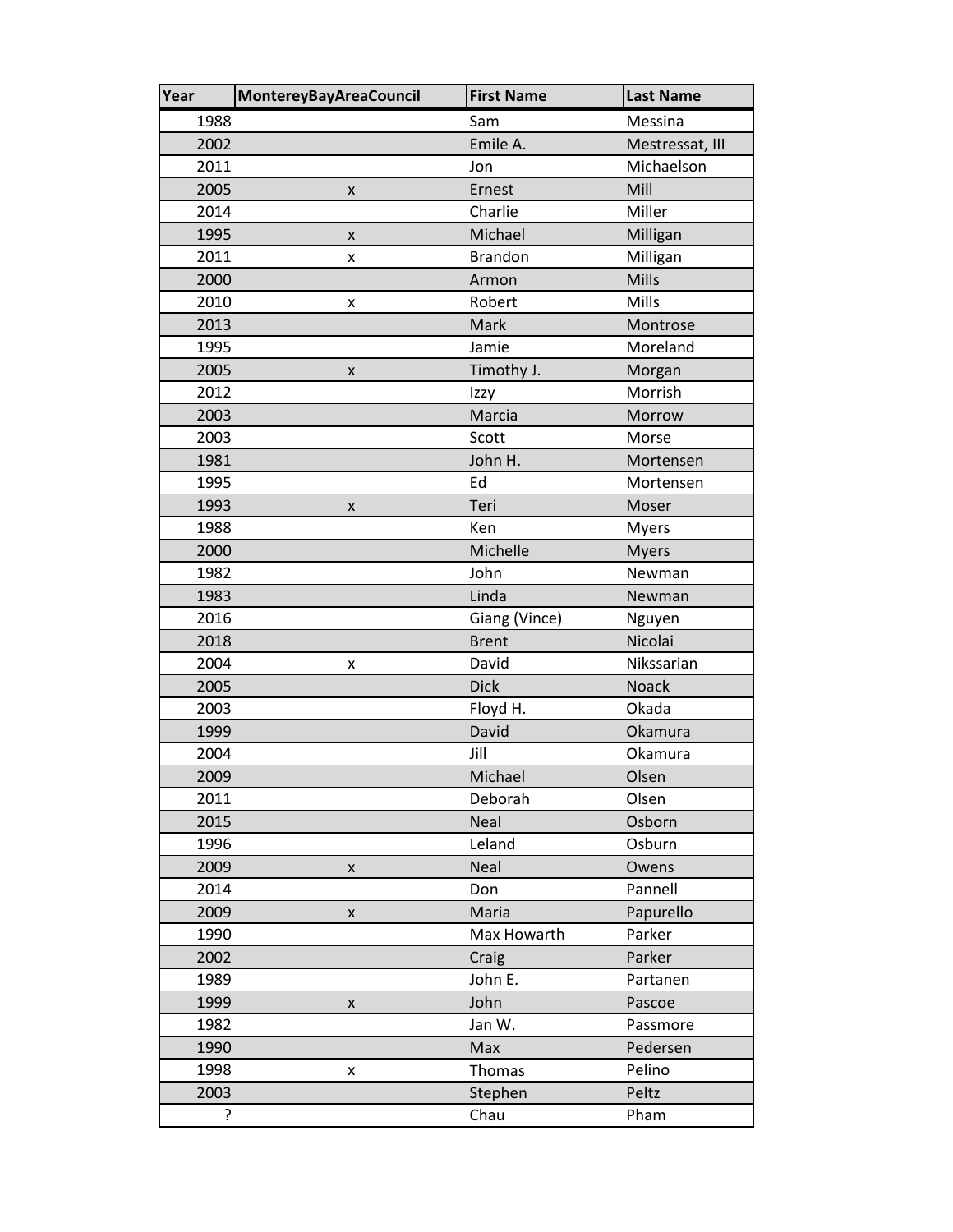| Year | MontereyBayAreaCouncil | <b>First Name</b>  | <b>Last Name</b>   |
|------|------------------------|--------------------|--------------------|
| 2006 |                        | John               | Phillips           |
| 2012 |                        | Jorge              | Porras             |
| 2014 |                        | Teresa             | Powell             |
| 2001 |                        | Kevin              | Pung               |
| 2004 |                        | Adolph             | Quilici            |
| 1990 |                        | <b>Bruce</b>       | Raby               |
| 1982 | X                      | James              | Radich             |
| 1992 |                        | Mario              | Ramirez            |
| 2010 |                        | Andy               | Ratermann          |
| 1993 |                        | Kevin              | Reeve              |
| 1982 |                        | Thomas P.          | Reilley            |
| 2005 |                        | Ann                | Resch              |
| 2015 |                        | Steve              | Ricossa            |
| 2009 |                        | Derek              | Riehl              |
| 2000 | X                      | David              | Rigmaiden          |
| 1988 | Χ                      | John L.            | <b>Ritchey III</b> |
| 2003 | X                      | Harry              | Robins, Jr.        |
| 1996 |                        | Maxine             | Robson             |
| 1990 | X                      | Joseph             | Rodgers            |
| 1996 | X                      | Arlene             | Rodgers            |
| 2002 | X                      | Ken                | Rodgers            |
| 2006 | x                      | Ray                | Rodriguez          |
| 1999 |                        | Jamie              | Rogers             |
| 2008 |                        | <b>Barbara</b>     | Rogers             |
| 1984 | X                      | James              | Ross               |
| 1985 | x                      | James              | Ross               |
| 1992 |                        | Lanny              | Ross               |
| 2008 |                        | Steve              | Rossetta           |
| 2015 |                        | Dan                | Rusanowsky         |
| 2001 | x                      | Thomas             | Ruth               |
| 1993 |                        | Jose               | Salame             |
| 2000 |                        | Ron                | Salwasser          |
| 1983 |                        | Cheryl             | Sanchez            |
| 2012 | X                      | Leonard (Al)       | Schader            |
| 2004 |                        | Charlie            | Schenck            |
| 1989 |                        | Charles J. (Chuck) | Schmidt            |
| 2001 |                        | Ken                | Schott             |
| 2004 |                        | Charlie            | Schramm            |
| 2000 |                        | Les                | Schreiber          |
| 1996 |                        | Richard            | Schwind            |
| 2010 | X                      | Pete               | Scudder            |
| 1983 | X                      | Howard C.          | Shaffer            |
| 1993 |                        | Michael            | Shane, DDS         |
| 1980 |                        | Verle M.           | Shank              |
| 2017 |                        | Eric               | Shank              |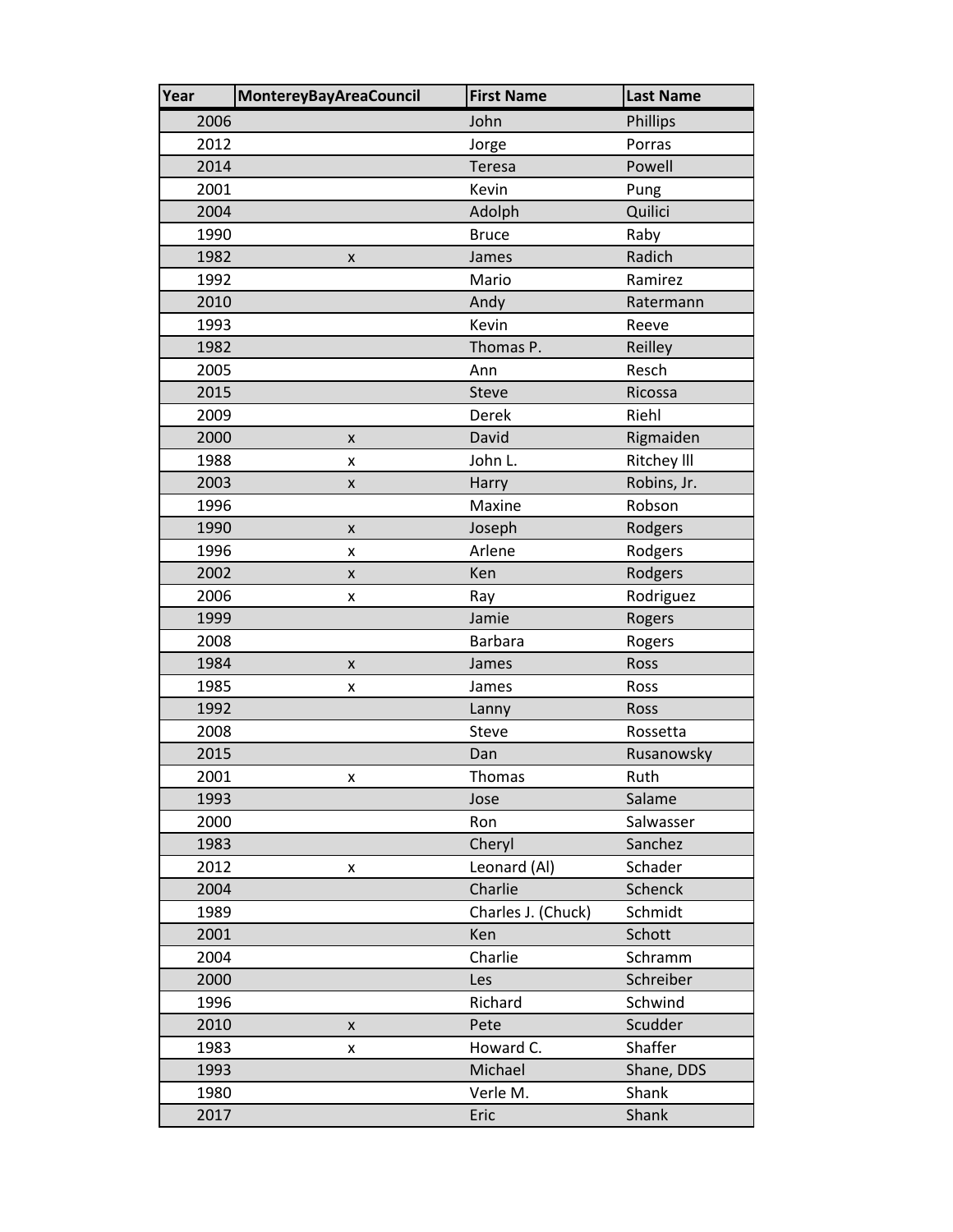| Year | <b>MontereyBayAreaCouncil</b> | <b>First Name</b> | <b>Last Name</b> |
|------|-------------------------------|-------------------|------------------|
| 1987 |                               | Lynn              | Sheldon          |
| 1996 | $\pmb{\times}$                | Angela            | Shelton          |
| 1998 | x                             | Rick              | Shelton          |
| 1987 |                               | Ray               | Silva            |
| 1994 |                               | Rick              | Silveria         |
| 1984 |                               | Donald            | Simpson          |
| 1982 | x                             | Harry             | Singh            |
| 1980 |                               | Albert B.         | Smith            |
| 1987 | X                             | Ernie F.          | Smith            |
| 1994 |                               | Dan               | Smith            |
| 1994 | X                             | James             | Soares           |
| 2009 | $\pmb{\times}$                | Michael           | Soto             |
| 1987 |                               | Diane             | <b>Stalions</b>  |
| 1989 |                               | Carleton K.       | <b>Stalions</b>  |
| 1999 |                               | John              | Starkweather     |
| 2009 | X                             | Edward            | Stephenson       |
| 2018 |                               | Joanne            | Stephenson       |
| 1997 |                               | David M.          | Stone            |
| 1981 |                               | Winifred          | Stuart           |
| 1989 |                               | Lawrence          | <b>Summers</b>   |
| 1992 |                               | Joyce             | <b>Summers</b>   |
| 2008 | $\pmb{\mathsf{X}}$            | Mark              | Surber           |
| 1986 |                               | Gary              | Swager           |
| 1982 | X                             | Lee               | Swan             |
| 1992 |                               | Ann               | Tavan            |
| 1980 | X                             | Elsie             | Thomas           |
| 2019 |                               | Jeff              | Thompson         |
| 2008 |                               | <b>Bobby</b>      | Toda             |
| 2019 |                               | Mel               | Tolentino        |
| 1999 |                               | Vuong             | Tran             |
| 2002 |                               | Than              | Tran             |
| 2004 |                               | Long              | Tran             |
| 2005 |                               | Kiet              | Tran             |
| 1995 | $\pmb{\mathsf{X}}$            | Ray               | Trebbien         |
| 2015 |                               | Todd              | Trekell          |
| 2016 |                               | John              | Truitt           |
| 2008 |                               | Roy               | Tsai             |
| 1997 |                               | Lawrence          | Turley           |
| 2005 |                               | Flora             | <b>Tzeng</b>     |
| 2004 |                               | Tina              | Urata            |
| 1993 |                               | Raimo             | Vahamaki         |
| 2007 |                               | Karen             | Vahamaki         |
| 2012 | X                             | Luis              | Vargas           |
| 2003 | $\pmb{\mathsf{X}}$            | Kerry             | Varney           |
| 2006 |                               | Bob               | Varrelmann       |